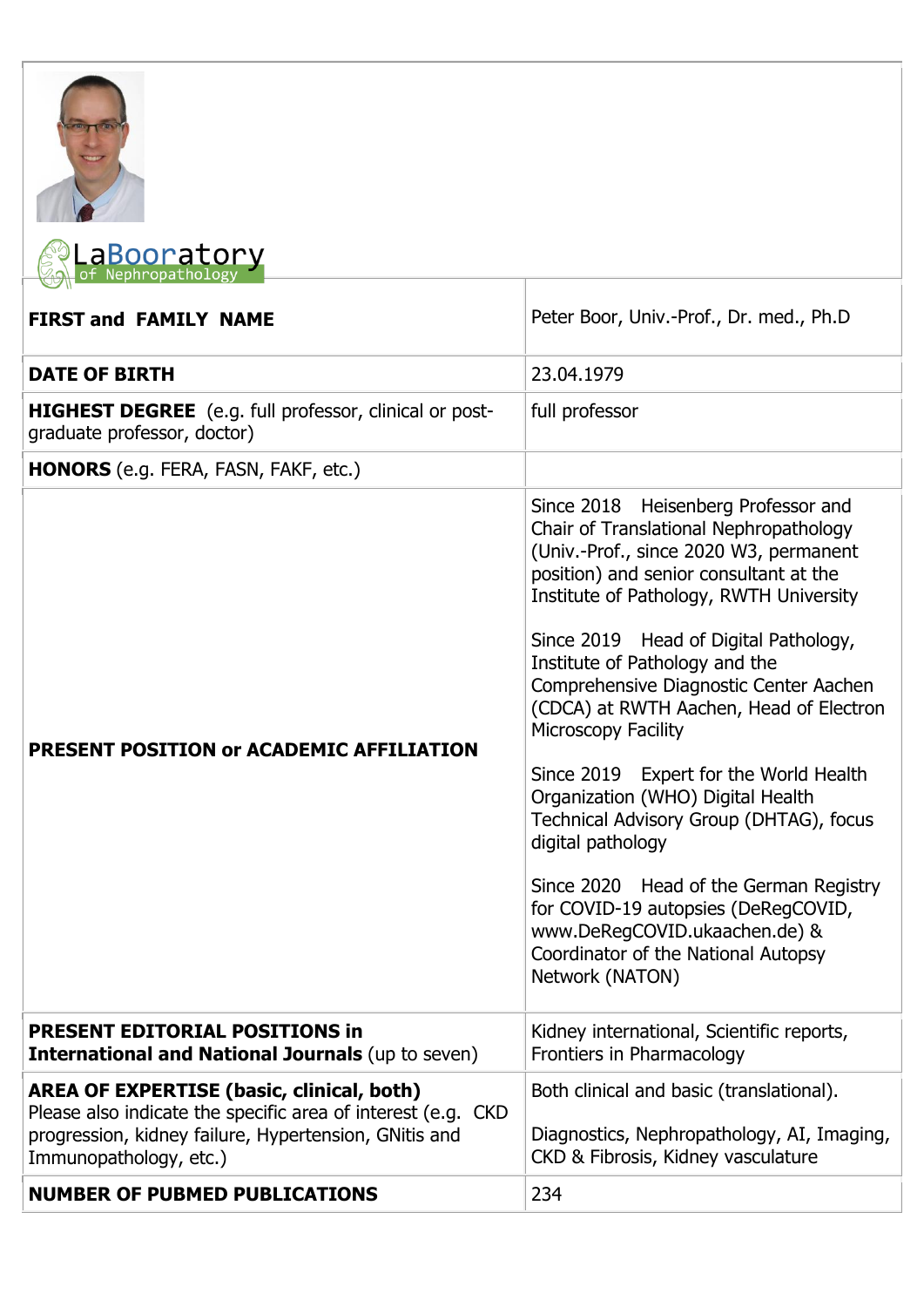## **5 MOST QUOTED PUBLICATIONS**

Kindly specify the number of quotations of each publication

- 1. **Boor P**, Ostendorf T, Floege J : Renal fibrosis: novel insights into mechanisms and therapeutic targets. **Nat Rev Nephrol.** 2010 Nov;6(11):643-56. doi: 10.1038/nrneph.2010.120. Epub 2010 Sep 14. (590 citations)
- 2. **Boor P**, Celec P, Behuliak M, Grančič P, Kebis A, Kukan M, Pronajová N, Liptaj T, Ostendorf T, Šebeková K: Regular Moderate Exercise reduces advanced glycation ans ameliorates early Diabetic nephropathy in Obese Zucker Rats. **Metabolism.** 2009 Nov;58(11):1669-77. doi: 10.1016/j.metabol.2009.05.025. Epub 2009 Jul 15. (146 citations)
- 3. **Boor P**, Konieczny A, Villa L, Schult A, Bücher E, Rong S, Kunter U, van Roeyen C.R.C, Polakowski T, Hawlisch H, Hillebrandt S, Lammert F, Eitner F, Floege J, Ostendorf T: Complement C5 Mediates Experimental Tubulointerstitial Fibrosis. **J Am Soc Nephrol.** 2007 May;18(5):1508-15. doi: 10.1681/ASN.2006121343. Epub 2007 Mar 27. (138 citations)
- 4. Ehling J, Bábíčková J, Gremse F, Klinkhammer BM, Baetke S, Knuechel R, Kiessling F, Floege J, Lammers  $T^*$ , **Boor P**<sup>\$</sup>: Quantitative micro-CT imaging of micro-to-macrovascular dysfunction in progressive kidney diseases. [<sup>\$</sup>Both are senior authors] [COVER IMAGE]. **J Am Soc Nephrol**. 2016 Feb;27(2):520-32. doi: 10.1681/ASN.2015020204. Epub 2015 Jul 20. (108 citations)
- 5. Bábíčková J, Klinkhammer BM, Buhl EM, Djudjaj S, Hoss M, Heymann F, Tacke F, Floege J, Becker JU, **Boor P**: Regardless of etiology, progressive renal disease causes ultrastructural and functional alterations of peritubular capillaries.